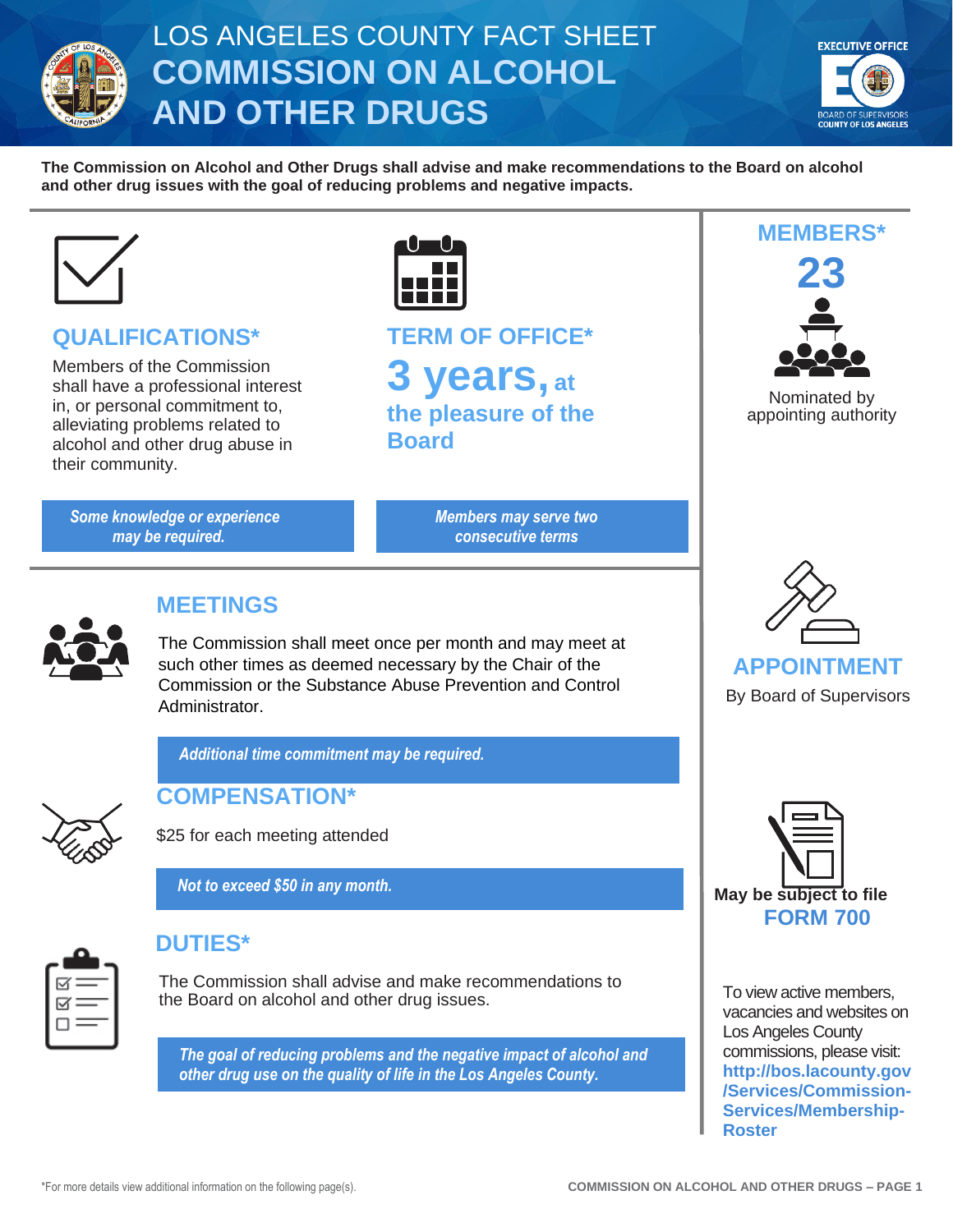# **QUALIFICATIONS**

Members of the Commission shall have a professional interest in, or personal commitment to, alleviating problems related to alcohol and other drug abuse in their community. The membership shall include representatives from various economic, social, and occupational groups, shall be broadly representative of demographic characteristics of the County, and, to the extent possible, shall be geographically balanced. Members may come from alcohol, drug prevention, treatment, and recovery services groups, but may also come from fields including, but not limited to, children's services, criminal justice, social services, and health services.

The Commission shall not include any person, or his or her spouse, who is any of the following:

- a. A member of the Board or a person on the staff of a member of the Board.
- b. A County employee of the health-related agency or department with which the substance abuse prevention and control administrator may be affiliated.



#### **TERM OF OFFICE**

At the first regular meeting of the Commission after January 1, 2010, the members shall so classify themselves by lot that the term of seven (7) members will expire on January 1, 2011, the term of eight (8) members shall expire on January 1, 2012, and the term of eight (8) members shall expire on January 1, 2013. Thereafter, each member of the Commission shall serve for a term of three (3) years.

#### *NOTE: First meeting took place in May 2015, lots were established at that time.*

No member of the Commission may serve more than two consecutive three year terms. The Board may, by order, extend the length of service or waive the limit for individuals or the commission as a whole.

# **TERM OF OFFICE (continued)**

Vacancies shall be filled by appointment by the Board with the appointee serving for the remainder of the unexpired term. The tenure of each member is also subject to the provisions of Section 5.12.050 of the County code.



#### **MEMBERS**

- a. Four nominated by each Supervisor. Each Supervisor shall appoint one individual who's affiliated with an organization providing alcohol and other drug prevention, treatment or recovery services.
- b. One nominated by the County Substance Abuse Prevention and Control Administrator. The nominee shall represent education.
- c. One nominated by the Countywide Criminal Justice Coordinating Committee. The nominee shall represent a public service agency.
- d. One nominated by the president of the Los Angeles County division of the League of California Cities. The nominee shall represent an intergovernmental perspective on alcohol and other drug abuse issues. A member shall be considered "representative of the intergovernmental perspective on alcohol and other drug abuse issues" if the member demonstrates an understanding of alcohol and other drug abuse issues and how those issues impact residents of the greater Los Angeles region.



#### **COMPENSATION**

\$25 for each meeting attended, not to exceed \$50 in any month.